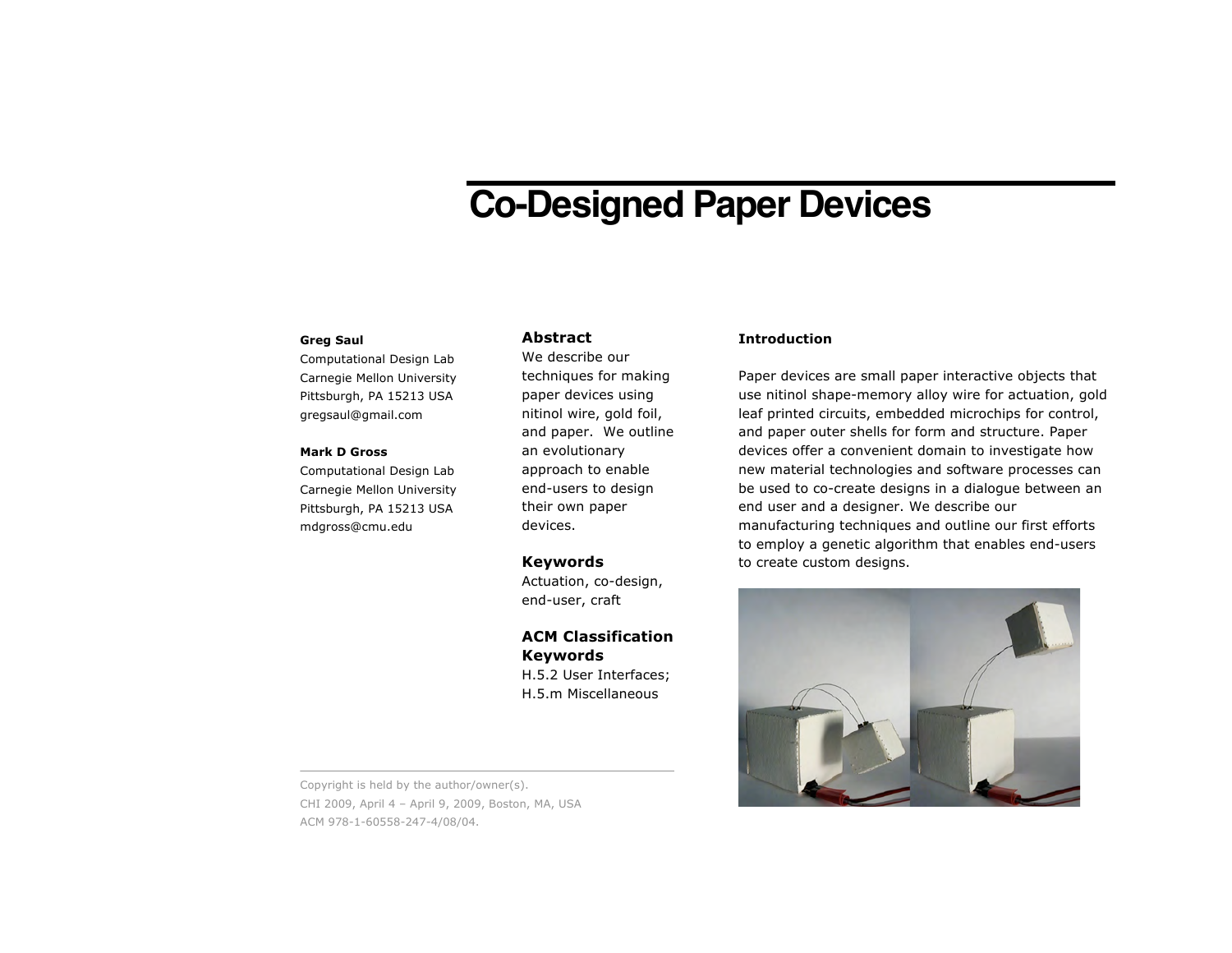Figure 1. A paper device: Interactive sleeping box toy (SMA and paper) responds physically to ambient noise.

#### **Materials and Manufacture**

Paper Devices are made from paper or card stock, shape-memory nitinol alloy (SMA) wire and embedded electronics on gold leaf circuits. Paper is a suitable medium for building paper devices as it is easily available, easy to work with, lightweight and strong. Designs made from paper can be generated, simulated computationally and patterns produced using rapid prototyping methods such as computer controlled laser cutters or by hand.

SMA wire is easily actuated using an embedded computer and controlled with a square wave PWM (pulse-width modulation) signal. SMA can be incorporated into materials such as paper to create smart materials [1]. SMA is light and so adds little weight to a product. SMA is a material (not a discrete component) so we can vary its length and form to produce varied desired results. These results are computable as they follow set rules that relate resistance per inch with force exerted at different voltages. This allows us to simulate the SMA wire behavior in an evolutionary parametric design program.

We use gold leaf circuits applied to the paper to route power to the SMA wire from a microcontroller as well as to connect support electronics such as sensors. Gold leaf circuits add less weight than a printed circuit board and can be manufactured at a lower cost when producing one-off circuits.

#### *Clips and crimping:*

In paper devices, the SMA wire that actuates the devices must be connected physically to the parts (e.g.,

paper surfaces) that are to be actuated, and also connected electrically to the wires that supply power. To attach the SMA wire to the paper and provide a way to connect it electrically, we designed a clip that is easily and affordable to manufacture. Our clips consist of a small strip of brass plate crimped around the SMA wire. We then heat the clip to set the SMA wire in a shape so that it will not wiggle out from the crimp during use. Finally the end of the crimp is formed into a clip that allows the muscle to be easily and rapidly attached to paper device's shell at electrical contact points (see figure 2).

## *Muscles*

We investigated different methods of using SMA wire to actuate paper devices. Each method had different advantages, weaknesses and applications.



**Figure 2.** A small SMA muscle. It is approximately 7cm (3") long and made of .008" nitinol. At each end the wire is terminated with a brass clip.

#### INVISIBLE MUSCLE:

We use SMA wire in pairs (positive and negative) in lengths of approximately 15mm to create a neck-like link between two paper elements (See figure 1). When powered the SMA straightens, lifting one paper element (the head) into the air. Gravity returns the head to its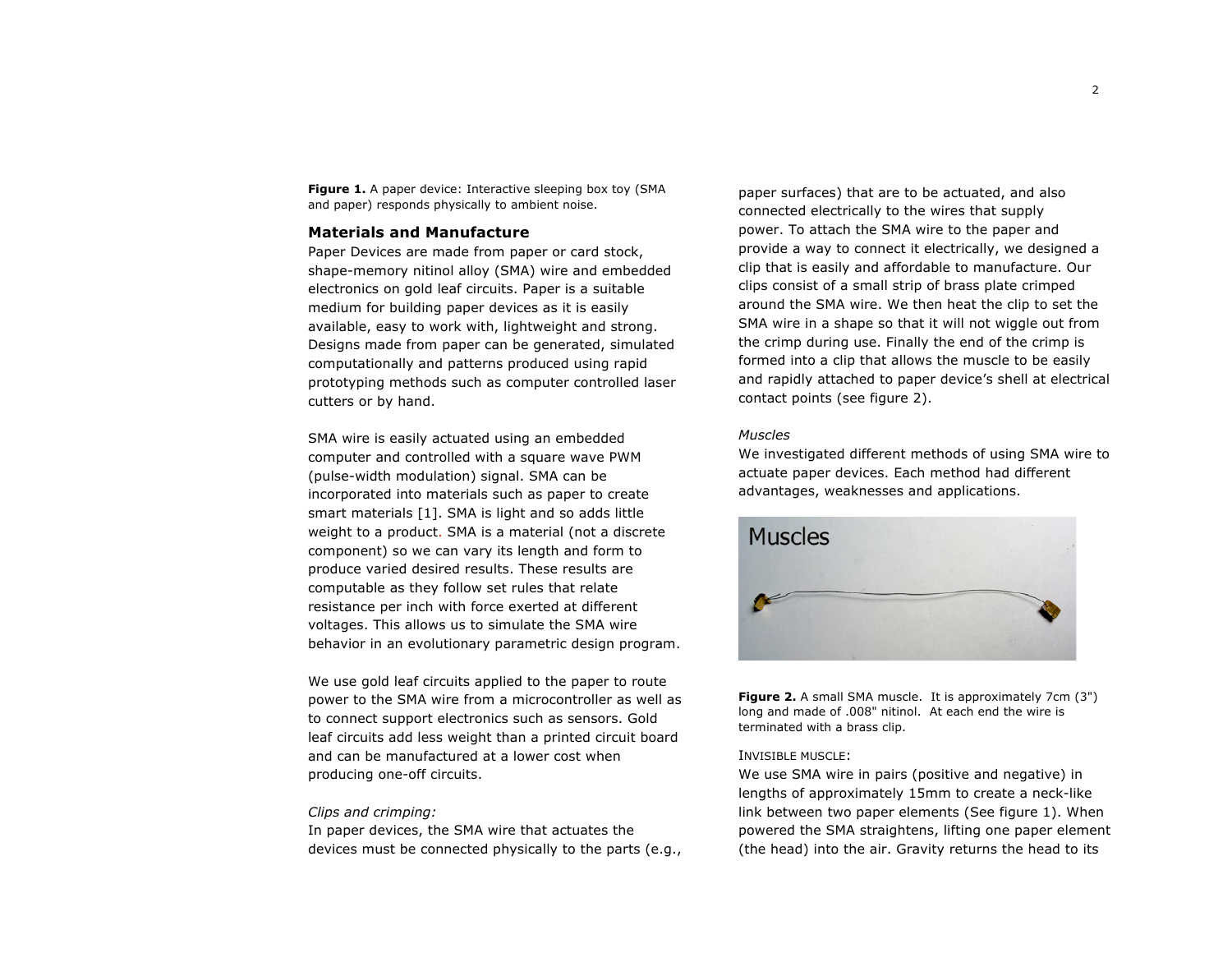down position when the SMA is not being powered, eliminating the need for counter springs. This method allows allowing the extent of movement to be controlled by a microcontroller by pulsing the SMA wire. Using SMA in this way provides several benefits: Muscles can be varied in length and placement allowing for an open design system; and because only SMA wire and a crimp are used in this joint it is also relatively inexpensive. The muscle is very light and the mystery around how it works creates a novel excitement.

#### PAPER HINGE

This method consists in sewing a small amount of SMA into two adjoining pieces of paper to create a hinge (figure 3). This method provides a quick and simple method for obtaining movement at a joint as it requires no crimps and uses very little SMA wire. It is also a reasonably power-efficient method of obtaining movement.



**Figure 3.** SMA wire hinge sewn between two pieces of paper, brass adhesive tape for contacts.

## *Circuits on Paper*

We investigated different techniques for providing circuit paths to the sensor, actuator, and support electronics components in paper devices. It is essential to minimize the mass that must be moved and therefore we want to use lightweight circuit paths.

#### GOLD LEAF FOIL

We developed a method for "printing" circuits on paper. This allows the paper devices provided a method of production that could be mass customized, rendering the design and interaction behavior of the paper devices open to a co-design process. The circuit shown in figure 4 was made by applying a spray-on adhesive through a laser cut stencil. Gold leaf was then applied to the resulting glue traces and brushed away in a process similar to gold leaf gilding. Components were then glued to the circuit using conductive glue, brass clips connect the circuit with external components such as the power supply and muscles. (A method of printing glue directly onto the paper would enable unique circuits to be produced quickly.)



**Figure 4.** Gold leaf circuit for controlling a SMA wire and rectifying external AC power.